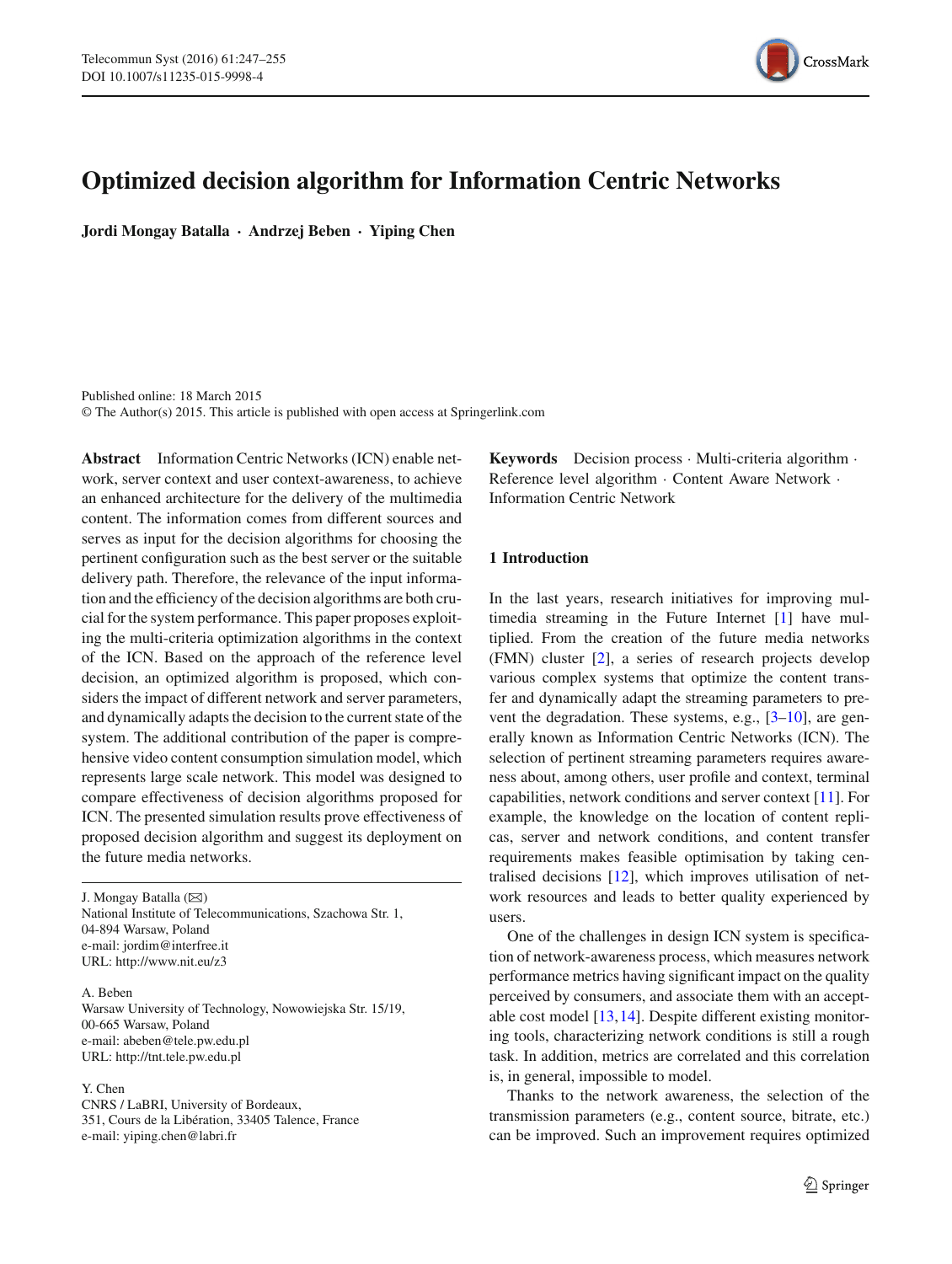decision algorithm, which considers the possible solutions (e.g., a number of content sources, the different bitrates to download the content, etc.) and decides the best one for the current network conditions. The decision is, in general, an NP-complete problem, since it results in a multi-criteria decision problem. In this case, heuristics are usually used to compute a sub-optimal solution.

This paper analyses the decision algorithms for the adaptive streaming on the ICN, and proposes a novel algorithm that optimizes the overall performance of the system. Our algorithm exploits multi-criteria optimisation based on decision space composed of a set of metrics. Such approach, in contrary to previous proposals exploiting a single parameter for decision algorithm, e.g. packet delay [\[15\]](#page-7-8) or path length [\[16](#page-7-9)], can select optimised solution, especially in the case of certain correlation between decision parameters. The effectiveness of proposed algorithm has been evaluated by simulation experiments. In these experiments, we compare proposed decision algorithm with other recently proposed multi-criteria algorithms as well as with the random selection strategy. These simulation experiments were performed assuming an Internet-scale video content consumption system, which models large Video-on-Demand (VoD) service provider. This model assures that the analysed decision algorithms are compared in quasi-realistic conditions.

This paper is organized as follows: In Sect. [2](#page-1-0) we present an overview of decision strategies used in currently proposed ICN solutions. Sect. [3](#page-2-0) presents the multi-criteria decision algorithms developed for content server selection in ICN. The details of the proposed multi-criteria decision algorithm are presented in Sect. [4.](#page-3-0) It extends the current reference level-based algorithms and has improved performance, as it is shown in the simulation studies presented in Sect. [5.](#page-4-0) The simulations are directed to compare the proposed algorithm with other solutions in order to quantify its efficiency. The conclusions are presented in Sect. [6.](#page-6-0)

## <span id="page-1-0"></span>**2 Analysis of ICN systems**

Recently, the ICN has gained attention in various research initiatives, e.g., ALICANTE [\[3](#page-7-2)], COMET [\[4\]](#page-7-10), PSIRP/ PURSUIT [\[5](#page-7-11)[,6](#page-7-12)], 4WARD/SAIL [\[9](#page-7-13)], DONA [\[17\]](#page-7-14). Also some ICN-based mechanisms have been proposed in other ICT fields (e.g., Internet of Things [\[18](#page-7-15)]). Each of them follows new design paradigms, which treat the content as the primary citizen of the network. The investigated approaches differ in particularities, but all of them support: (1) ubiquitous and location independent content identifiers, (2) content aware routing of requests towards selected content server, (3) innetwork caching and content storage, (4) flexible data plane allowing for anycast and point-to-multipoint connections, and (5) application and location agnostic content access. In this way, the ICN becomes a sophisticated content access and delivery system instead of a simple host-to-host communication network.

One of the research challenges in ICN is the appropriate decision process, which selects for example the best content source for serving incoming content requests. The investigated approaches assume that decisions could be taken by the network infrastructure, by the client applications, or by the content provider. Among solutions relaying on the network infrastructure, we can distinguish the "route-by-name" [\[17](#page-7-14)[,18](#page-7-15)] and DNS-like approaches [\[4](#page-7-10)[,9](#page-7-13)]. The "routeby-name" approach assumes that every ICN node forwards the content request towards the destination server based on its local knowledge. In these ICN systems, the decision about server selection is taken in distributed way as a concatenation of local optimizations. Therefore, the final solution may not be optimized in the global scope. On the other side, the "DNS-like" approaches collect information about available content replicas, content server status and network conditions, then they use it for selecting the best content server to serve consumer request. In principle, the DNS-like approaches are centralized and could lead to the globally optimal solution. However, the challenge for the DNS-like approaches is to design effective and scalable information system which collects information about content localisation, server load and network status with appropriate accuracy. The investigated approaches exploit distributed information systems designed on federation principles.

The client side decision strategy assumes that the application selects the best content based on information collected by itself. The investigated approaches [\[3,](#page-7-2)[19](#page-7-16)[,20](#page-7-17)] exploit the dynamic probing and statistical estimation of different information such as round trip delay, bandwidth, servers responsiveness. The results presented in [\[19\]](#page-7-16) confirm that even simple dynamic probing outperforms blind client-side approaches. However, the main limitation of client side strategy is its limited scalability in an Internet-wide ICN deployment.

In order to overcome these limitations, the server side selection strategy has been investigated [\[20,](#page-7-17)[21\]](#page-7-18). It allows to aggregate information at the server side and to reuse it for redirecting the content requests coming from different specific areas. Moreover, the information at server side should be pro-actively collected and processed before content requests arrive. These features significantly improves scalability of server side selection strategies.

Although the investigated ICN approaches differ in input parameters, decision strategies, and the system architectures all of them require an efficient multi-criteria decision algorithm.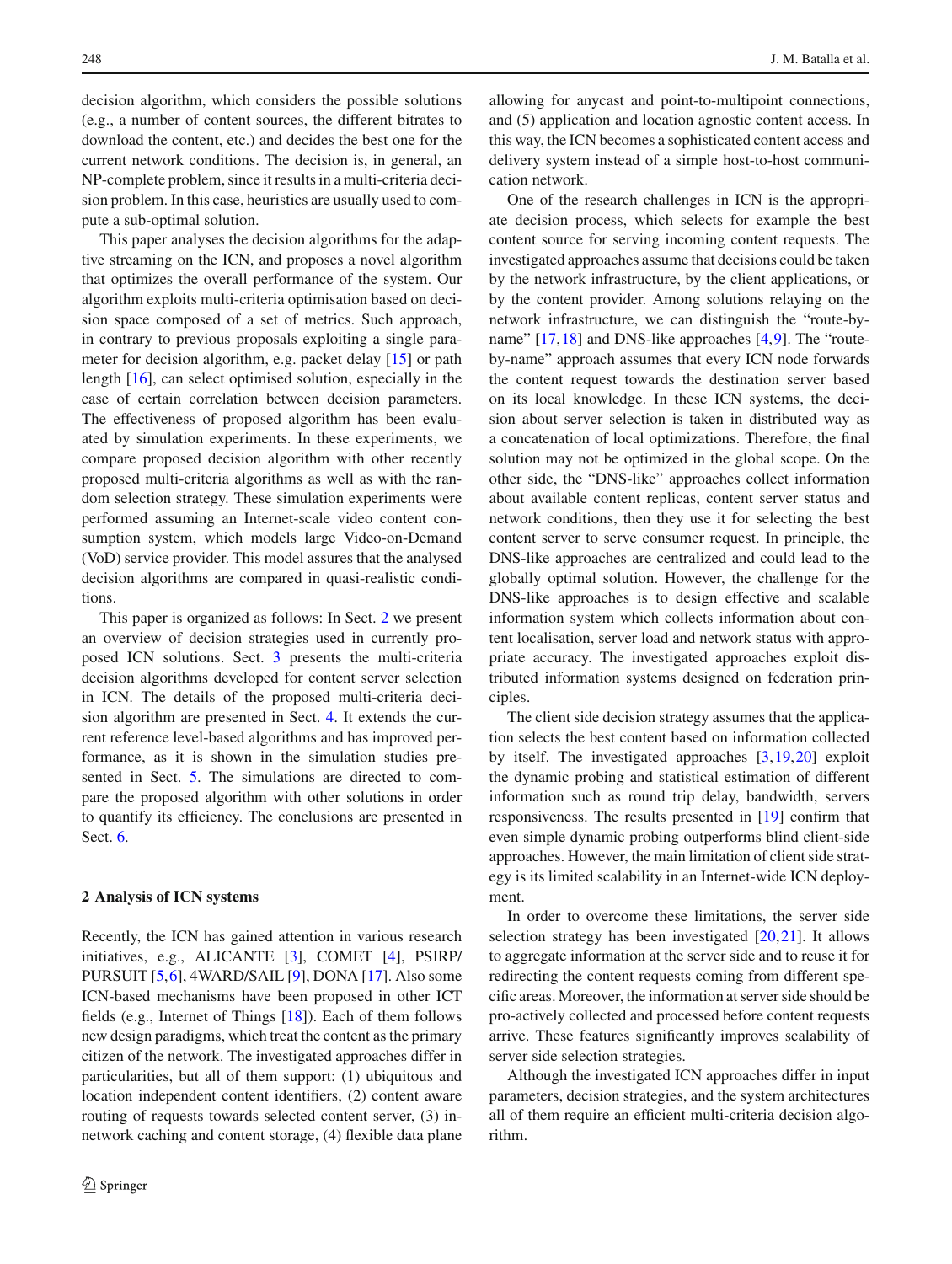#### <span id="page-2-0"></span>**3 Multi-criteria decision algorithms**

In this section we briefly introduce the multi-criteria analysis and present the reference level decision approach [\[22](#page-7-19)[,23](#page-7-20)], which constitutes a base for our algorithm. We believe that brief reminder of multi-criteria decision theory allows better understanding the role of decision algorithms in ICN systems. Note that, the main motivation for using multi-criteria decision methods in ICN systems comes from the complex set of input parameters covering content characteristics and location, server and network conditions and content transfer requirements. The multi-criteria optimization requires definition of the problem decision space  $\mathfrak{R}^m$ .

This space covers all candidate solutions considered by the decision process. They are denoted as decision vectors  $x = (x_1, x_2, \ldots, x_m)$  Each decision vector contains m decision variables. Any decision variable may have bounded amount of feasible solutions defined by some given constraints. Multi-criteria optimization focuses on optimizing a set of *k* objective functions  $\Pi_1(x)$ ,  $\Pi_2(x)$ , ...,  $\Pi_k(x)$ , which can be maximized or minimized. Note that the problem does not lose generality when we consider uniquely minimization. The aggregate objective function composes a vector of these objective functions: for each decision vector  $x \in X$ ,  $\Pi(x) = (\Pi_1(x), \Pi_2(x), \dots, \Pi_k(x))$  exists one unique objective vector  $y \in Y$ , where  $\Pi : X \to Y$  with,  $y =$  $(y_1, y_2, \ldots, y_k) = \Pi(x) = (\Pi_1(x), \Pi_2(x), \ldots, \Pi_k(x)).$ 

In multi-criteria optimization, a solution  $x''$  is treated as dominating the solution  $x'$  if and only if  $\forall k^* \in \{1, \ldots, k\}$ :  $\Pi_{k^*}(x'')$  ≤  $\Pi_{k^*}(x')$  *and* ∃ $k^-$  ∈ {1, ...,  $k$ } :  $\Pi_{k^-}(x'')$  <  $\Pi_{k}$ −(*x*') and a solution *x*' is called *efficient* if and only if there not exist another solution x'', dominating x'. The Pareto optimal set composes of all *efficient* solutions, while the Pareto Frontier covers all outcome vectors *y* coming from equation,  $y = \Pi(x)$  where *x* is an *efficient* solution. Whenever the Pareto optimal set contains more than one *efficient* solution, the Decision Process should choose one of them. In fact, the Decision Process could (1) provide a priori some knowledge about the problem in order to ensure that the *efficient*solution outgoing from the model is unique or (2) consider a posteriori the whole set of *efficient* solutions and choose one unique solution.

Applying the multi-objective optimization [\[24](#page-7-21)] for ICN system is a challenging task because description of the network behavior is unattainable. Therefore, decision maker must select the most effective solution from a group of feasible and not dominated solutions described by *m* decision variables (*m*-criteria) [\[25](#page-7-22)[,26](#page-7-23)]. Moreover, the effectiveness of the decision algorithm strongly depends on the proper selection of considered decision variables (e.g., server load, routing path load, end-to-end packet transfer delay, available bandwidth at the server and user sides) as well as the algorithm itself.

The commonly recognized approach to solve the multicriteria problem is to transform it into a single criterion problem by applying specific cost function (e.g., [\[27\]](#page-7-24)), which takes decision variables as its argument. Although, any strict monotonic and convex functions could be used as a cost function, theMinkowski norm [\(1\)](#page-2-1) of order *p* is widely exploited in many practical approaches, where  $v_i$   $i = 1, \ldots, m$  are decision variables, w*<sup>i</sup>* are the weights of each variable and *p* is shaping factor enforcing non-linear aggregation of decision variables.

<span id="page-2-1"></span>
$$
\mathbf{M}(p) = \begin{cases} \left(\sum_{i=1}^{m} \left(\frac{v_i}{w_i}\right)^p\right)^{1/p}, & v_i \leq w_i\\ \infty, & v_i > w_i \end{cases} \tag{1}
$$

The significant limitation of the above cost function is a need for "a priori" setting of decision variable weights w*i* and the shape factor *p* related to obtain non-linear aggregation. This feature limits applicability of Minkowski norm, since usually the ICN system has no "a priori" knowledge about how to fix the appropriate values of weights w*i* and shape factor *p*. Although, the ICN system could estimate values of some parameters, i.e. the server load and Round Trip Time (RTT) by active probing, there is still the problem of how to balance the importance of these two variables by fixing weights  $w_i$ . Moreover, the implementers have to investigate how decision maker should tune the shape factor *p* to calculate the cost of candidate solutions.

It is worth to mention that decision strategies based on some "a priori" assumptions about the values of weights are not the most effective ones. The main issue is that someone can always find a specific example where the decision algorithm does not select the best feasible solution. Let us consider a linear combination of two random variables corresponding to RTT and server load ( $p = 1$ ). In this case, a candidate with medium values of RTT and load will never be selected from the solution with significantly different values of decision variables, i.e. light load and high RTT or *vice versa*. The similar effect can be observed for the value of *p*. The decision maker must know in advance preferences about decision variables. However, the proper setting value of *p* is not a trivial issue because decision variables may be correlated.

The commonly recognized approach to overcome this problem assumes independent evaluation of the decision variables. This heuristic is often the unique possible solution in content networks dimensioning (e.g., [\[28](#page-7-25)]). Let us remark that the independence of decision variables is acquired by a decision algorithm which uses [\(2\)](#page-3-1) as the cost function. This means that the limit of Minkowski's norm with *p* going to infinity prefers feasible solution uniquely based on the most sensitive variable, while ignoring the others variables.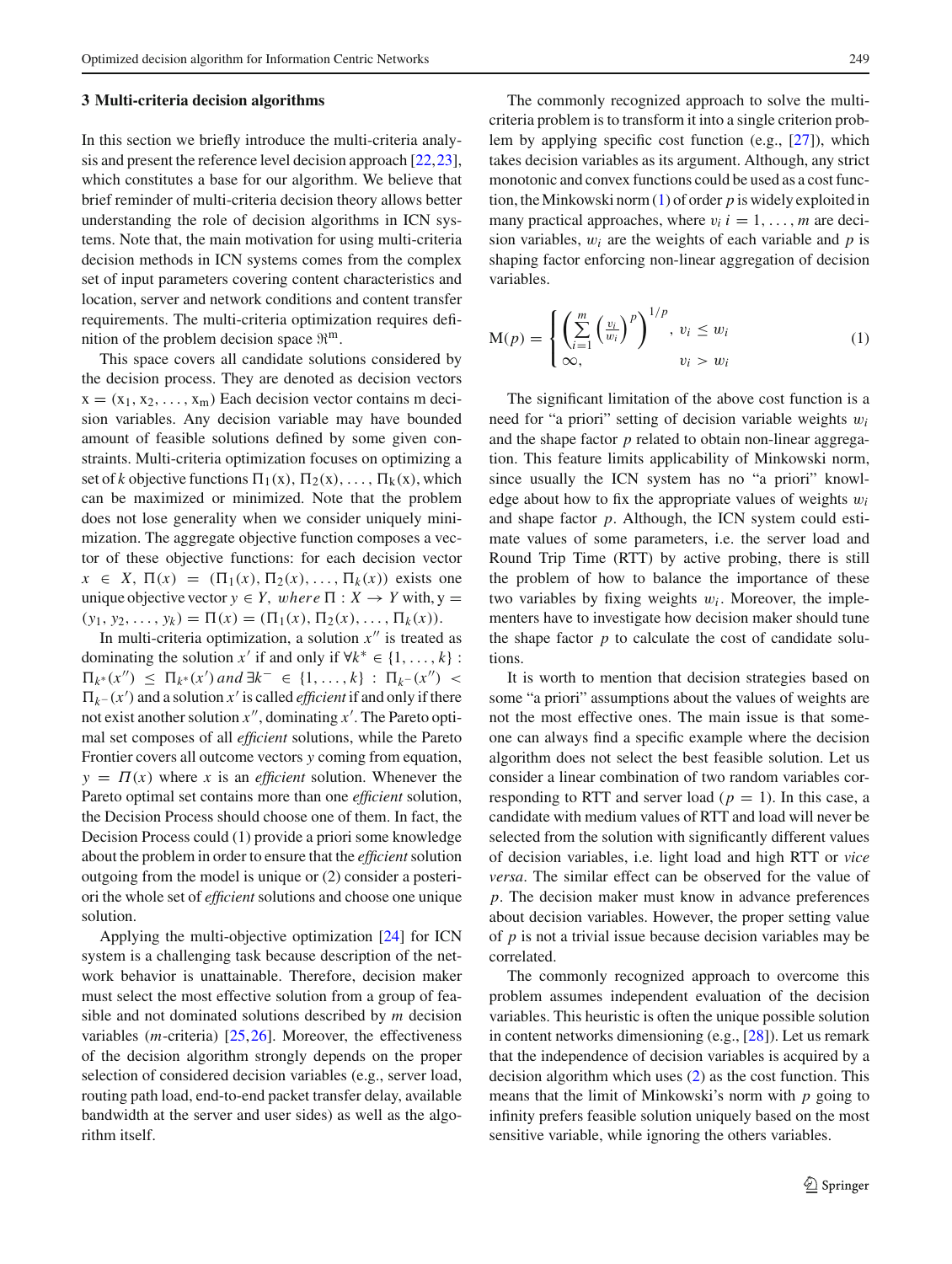

<span id="page-3-2"></span>**Fig. 1** Exemplary Pareto optimal set scaled to different values of p  $(w_1 = w_2 = 1)$ 

<span id="page-3-1"></span>
$$
\lim_{p \to \infty} \mathbf{M}(p) = \begin{cases} \lim_{p \to \infty} \left( \sum_{i=1}^{m} \left( \frac{v_i}{w_i} \right)^p \right)^{1/p}, & v_i \le w_i \\ \infty, & v_i > w_i \end{cases}
$$
 (2)

In Fig. [1,](#page-3-2) we present the Pareto optimal set for different values of *p*. When  $M(p \to \infty)$ , the decision variables are treated independently. The independent treatment of decision variables constitute a base for multi-criteria decision algorithm with the reference levels proposed, among others, in [\[22\]](#page-7-19) and [\[23\]](#page-7-20).

The decision algorithms with reference levels use two reference parameters, called reservation level and aspiration level, in order to weight the importance of a particular decision variable. The reservation level defines the upper limit for the decision variable, which should not be exceeded by a feasible solution. On the other hand, the aspiration level constitutes the lower bound beyond which decision variables are undistinguishable because of the same preference level. The reference levels are fixed *a'priori* by the decision maker to express his/her preferences. Formally, the cost function is defined by equation  $(3)$ , where reservation and aspiration levels for decision variable *i* are denoted by *ri* and *ai* , respectively.

<span id="page-3-3"></span>
$$
\max_{feasible solutions} \left\{ \min_{i} \frac{v_i - r_i}{a_i - r_i} \right\}, \quad i = 1...m \tag{3}
$$

The decision algorithm with the reference levels assumes that decision variables are independent, so there is no need for using shape parameter *p*. However, we still need to fix appropriate weights of the decision variables. Therefore, Kreglewski et al. (see [\[29\]](#page-7-26)) proposed to calculate the values of reservation and aspiration levels based on the feasible solutions. Let  $\Phi_s(m) = [v_{1s}, \ldots, v_{ms}]$  be a solution of the space of feasible solutions  $\Phi \in \mathbb{R}^{S_x m}$ . The reservation and aspiration levels of decision variable *i are estimated based on* the maximum and minimum values of this variable in the space of feasible solutions, see formula [\(4\)](#page-3-4).

<sup>2</sup> Springer

<span id="page-3-4"></span>
$$
\begin{cases}\nr_i = \max_{s} (v_{is}), \, s = 1 \dots S; \, i = 1 \dots m \\
a_i = \min_{s} (v_{is}), \, s = 1 \dots S; \, i = 1 \dots m\n\end{cases} \tag{4}
$$

The cost of considered solution is calculated using equation [\(3\)](#page-3-3) with the reference levels determined by formula [\(4\)](#page-3-4).

In the proposed optimized reference level decision algorithm, described in the next section, we enhance the reference level approach by considering the impact of current decision on the future state of the ICN system. Such a prediction allows us to prevent ICN system from undesirable states, e.g., server or network overload. We believe that our approach is a step forward in decision algorithm analysis, which has potential to improve the performance of ICN systems.

#### <span id="page-3-0"></span>**4 Optimized reference level decision algorithm**

As stated above, the authors of [\[29\]](#page-7-26) proposed an algorithm that uses the maximum and minimum values of vector  $V_i = [v_{i1}, v_{i2}, \ldots, v_{iS}]$  as the reference and aspiration level, respectively. So, the authors considered that the comparison terms *cis* that should be minimized (in the space of *m* variables) and maximized (in the space of *S* feasible solutions) are as indicated in  $(5)$ . Formula  $(6)$  presents the decision algorithm.

<span id="page-3-5"></span>
$$
[c_{is}]_{m \times S} = \frac{\max[V_i] - v_{is}}{\max[V_i] - \min[V_i]}, \ i = 1 \dots m, \ s = 1 \dots S \qquad (5)
$$

$$
\max_{s} \left\{ \min_{i} [c_{is}]_{m \times S} \right\}, i = 1 \dots m, s = 1 \dots S \tag{6}
$$

The comparison terms  $c_{is}$  depend on the value (max[ $V_i$ ] –  $min[V_i]$ ) but do not consider how the values of vector  $V_i$  are distributed between  $\max[V_i]$  and  $\min[V_i]$ , i.e., the comparison terms do not consider the variance between the elements of the vector *Vi* .

The algorithm presented below aims to reduce the decision importance (by reducing its weight) of the variables, whose space of feasible solutions has low value of variance. This is acquired by modifying the comparison terms [*cis*].

The motivation is the following: when the feasible solutions have similar values for one of the specific variables (called variable *i*), then the selection of any solution does not change the state of the whole system (as far as variable *i* is concerned). So, we consider that such a variable should not be taken into account during the selection, which means in practice that such a variable should have lower weight within the decision algorithm.

Then, the algorithm is as follows:

Let  $\sigma_i$  be the standard deviation as presented in [\(7\)](#page-3-6).

<span id="page-3-6"></span>
$$
\sigma_i = \sqrt{\frac{\sum_{s=1}^{S} (v_{is} - \sum_{j=1}^{S} \frac{v_{ij}}{S})^2}{S}}, \, i = 1 \dots m \tag{7}
$$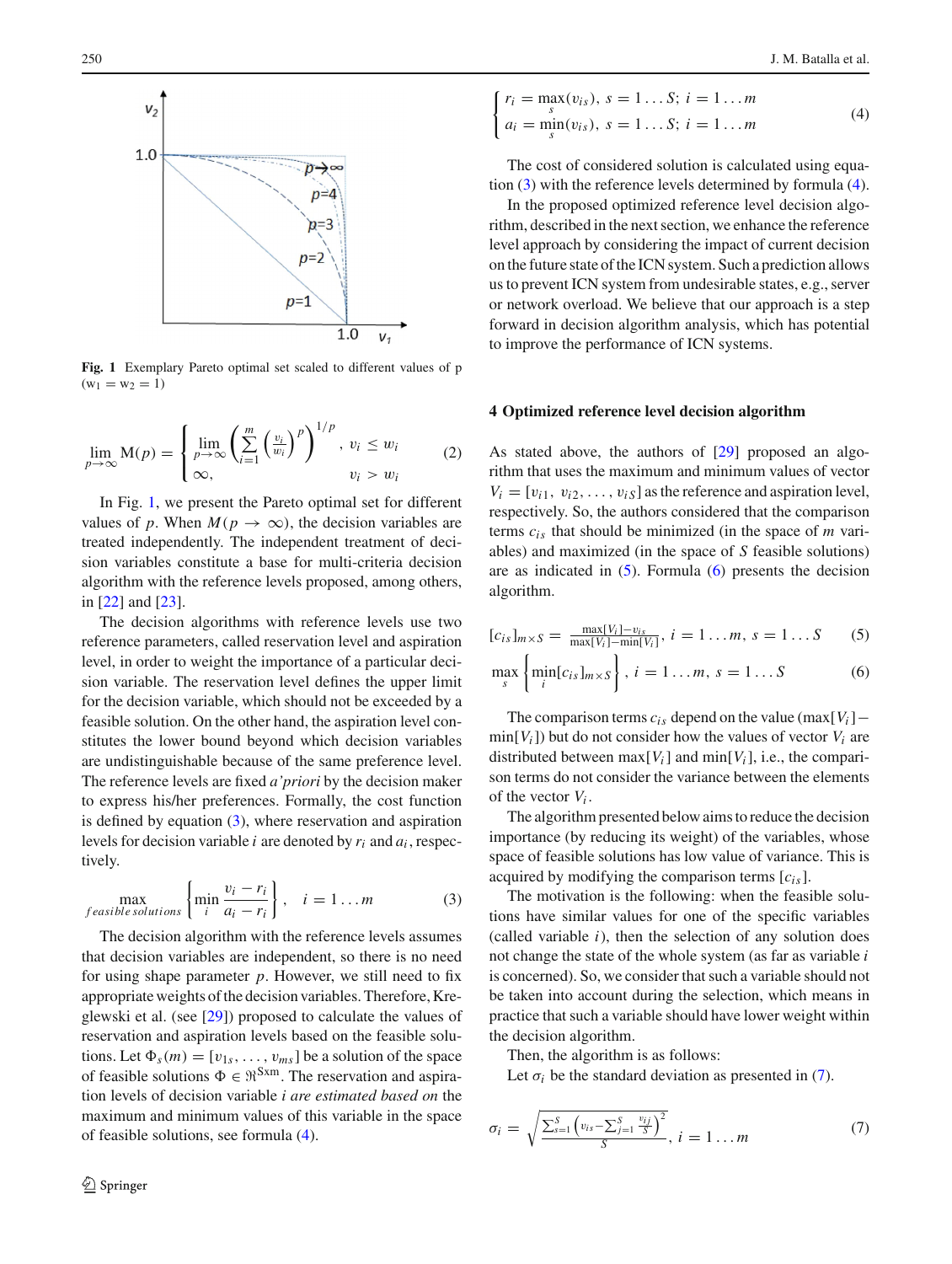

<span id="page-4-2"></span>**Fig. 2** Pareto optimal set for the case of  $M(p) = 1$  (w1 = w2 = 1)

Then, the proposed comparison terms  $[c'_{is}]$  are as presented in [\(8\)](#page-4-1) and the decision algorithm is the one presented in [\(9\)](#page-4-1).

<span id="page-4-1"></span> $[c'_{is}]_{m \times S} = \frac{\max[V_i] = v_{is}}{\sigma_i}, \quad i = 1 ... m, s = 1 ... S$  (8)

$$
\max_{s} \left\{ \max_{i} \left[ c'_{is} \right]_{m \times S} \right\}, \quad i = 1 \dots m, \, s = 1 \dots S \tag{9}
$$

The values  $c'_{is}$  decrease for higher values of  $\sigma_i$  and lower values of  $c'_{is}$  are preferred in formula [\(9\)](#page-4-1). In conclusion, decision variables with higher variance get higher weight in the decision algorithm.

Consider a system with 4 feasible solutions  $(S = 4)$  and two variables  $(m = 2)$  with the values presented in Fig. [2A](#page-4-2). The values of  $c_{is}$  and  $c'_{is}$  provide to selection of different feasible solutions:  $s = 2$  for  $c_{is}$  and  $s = 3$  for  $c'_{is}$ , as we can see in Fig. [2B](#page-4-2). In the first case, the selection of  $s = 2$ is based on a better parameter of variable  $i = 1$ . Due to the little difference of this variable for both the solutions  $(s = 2)$ and  $s = 3$ ), the selection of any of them will not change the system so much (for variable  $i = 1$ ). Therefore, the selection should be based on the values of variable  $i = 2$ , which is reached for the decision algorithm *c is*.

Note that relation between *cis* described in formula [\(5\)](#page-3-5) and  $c'_{is}$  described in formula [\(8\)](#page-4-1) is  $c_{is} = c'_{is} \pi \sigma_i / (r_i - a_i)$ . The term  $\sigma_i/(r_i - a_i)$  is fewer or equal to 1, see [\(10\)](#page-4-3). Therefore,  $c'_{is} \geq c_{is}.$ 

On the other hand, the zeros of  $c'_{is}$  and  $c_{is}$  coincide ( $c'_{is}$  =  $c_{is} = 0$ ) iff  $v_{is} = \max[V_i]$ . In the paper [\[30\]](#page-7-27) we proposed a comparison term with similar characteristics as the present one, i.e., the value depended on the variance of *Vi* . The major difference is that, in [\[30\]](#page-7-27), the comparison term (named  $c_{is}''$ ) did not keep the relation  $c_{is}'' = 0$  if and only if  $v_{is} = \max[V_i]$ , and then, the algorithm could prefer a solution with value equal to the reference level of one or more variables. Even when this does not disqualify the comparison term  $c''_{is}$ , we think that the current solution  $c'_{is}$  offers better results and we

will demonstrate this in the simulation studies presented in the next section.

<span id="page-4-3"></span>
$$
\frac{\sigma_i}{r_i - a_i} = \frac{\sqrt{\frac{\sum_{s=1}^S (v_{is} - \sum_{j=1}^S \frac{v_{ij}}{S})^2}{s}}}{\frac{\max(v_{is}) - \min(v_{is})}{s}}}{\sqrt{\frac{\sum_{s=1}^S \left[\max(v_{is}) - \min(v_{is})\right]^2}{s}}}, \quad i = 1...m
$$
\n
$$
\leq \frac{\sqrt{\frac{\sum_{s=1}^S \left[\max(v_{is}) - \min(v_{is})\right]^2}{s}}}{\frac{S}{\max(v_{is}) - \min(v_{is})}} = 1
$$
\n(10)

The case  $\sigma_i = 0$  is reached when  $max[V_i] = min[V_i]$ , i.e.,  $(v_{ij} = v_{ik}, j \neq k, j, k = 1... S)$ . In this case, the decision variable *i* is not considered in the decision algorithm, as it occurred for earlier solutions based on reference level algorithms [\[29,](#page-7-26)[30\]](#page-7-27).

The proposed algorithm reassesses the importance of variables with lower values of variance. This way, the system is more efficient since, indirectly, the decisions take into account the state of the selection. This means that the system reaches the saturation point more slowly than in the basic Reference level decision algorithm. The simulations will show this point.

Let us remark that the proposed algorithm does not require more information than the basic reference level algorithm and, therefore, other mechanisms are not necessary. The unique requirement is some more lines of code, which means low capital and operational expenditures in deployment.

#### <span id="page-4-0"></span>**5 Simulation environment and results**

We evaluate the proposed solution by performing simulations on an extensive model of network dedicated to video on demand (VoD) streaming. Such a model takes the parameters from the largest content and service providers, and includes network topology, server characteristics as their locations, service details as content duration and popularity. Moreover,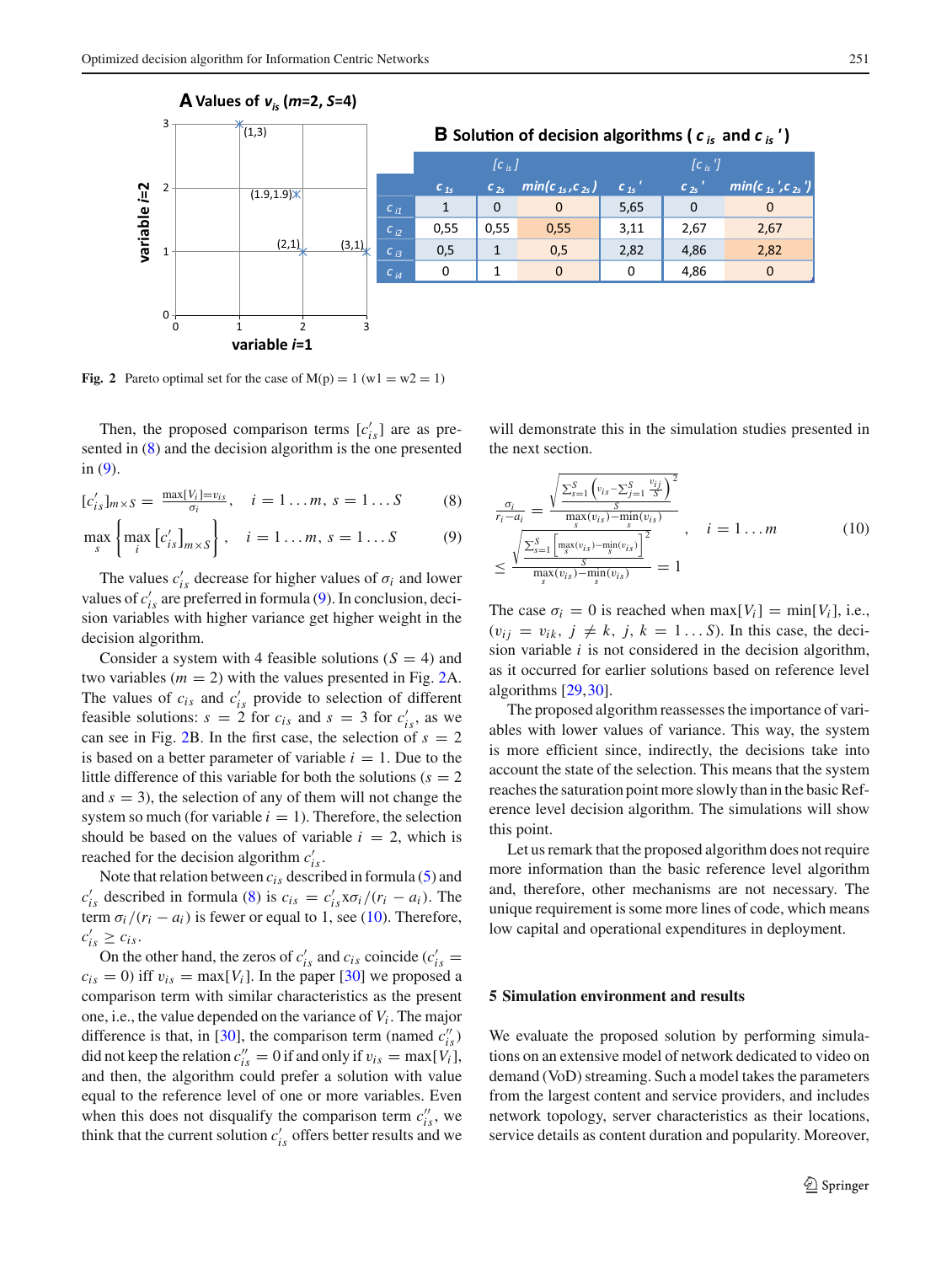the users are also added in this model following the current arrangement in the Internet.

The model of the network topology is taken from the Internet topology that CAIDA [\[31](#page-8-0)] publishes every year. The topology only considers Autonomous Systems (36,000 domains) and inter-domain links (103,000 links). We classified the Autonomous Systems into tier-1, 2 or 3 by considering the peering, providing or consuming relations with the neighboring domains. The capacity of inter-domain link was assumed to be a value from a uniform distribution U[0.5,1,5] Gbps in tier-3 inter-domain links, following the guidelines in [\[32](#page-8-1)]. We assumed a value 10 times higher in the case of capacity for inter-tier 2 links (U[5.0, 15.0] Gbps) and 100 times higher in the case of inter-domain links with tier-1 domains (U[50.0, 150.0] Gbps).

In this topology, we placed content servers in the domains following the ideas proposed in [\[33\]](#page-8-2). Specifically, for the top 50 largest content providers, network providers and CDNs (e.g., Level3, Global Crossing, Akamai, LimeLight, AT&T, Comcast, Google), the number of servers corresponds to the information from white papers (e.g., [\[34](#page-8-3)]) and illustrative information in the homepages. In other domains, we assigned a random number of servers between 50 and 150, which approximates the situation of Akamai: Akamai counts with 84,000 servers in 1000 domains. The total number of servers in the model is more than 200,000. Moreover, each server has up to 100 film tittles and may serve up to 200 streams in parallel. These data agree with current servers in the market [\[35](#page-8-4)].

The servers contain different content files, whose parameters were acquired from the 5000 most popular titles in filmweb  $[36]$  on December  $1<sup>st</sup>$ , 2010. The duration of these films is, on average, 4 100 s. To each tittle, we allotted a bandwidth value of streaming between 2.6 and 3.4 Mbps. Videos in the Netflix Canadian network [\[37](#page-8-6)] are streamed in this range of bandwidth.

Content replication was allocated by using the Zipf's law, which models the video distribution in large networks [\[32,](#page-8-1) [38](#page-8-7)[,39](#page-8-8)] (more popular contents were copied more times in the network). We assumed a value of the skew parameter (Zipf's law) equal to 0.2 following the guidelines in [\[32\]](#page-8-1). The copies were randomly located within the servers, but no server had two or more copies of the same content.

Also user population was based on CAIDA data [\[31\]](#page-8-0). We used values of user population which are proportional to the number of advertised prefixes in given domains. Since this number suffers light variation, we took the minimum value during a period of time of 5 days.

When the topology is prepared together with servers and content, then we start the simulations by generating user requests of content. Each request of the users has attached the request desired and the domain from which the request arrives. Then, the system receives information of server and path loads (considering shortest path) and triggers the selection algorithm. As a result, the algorithm selects the best server to serve the arrived request. Let us remark that, for simplicity purposes, the algorithm selects the server between 500 feasible servers selected previously in a random way  $(S = 500)$ .

Once the server is selected, then one connection is summed to the number of connections served by the server at this moment and the streaming bandwidth of the content is summed to the current load of each link of the end-to-end path (between the server and the user). When the server or any link in the path crosses over a certain threshold (200 for servers and assigned bandwidth for the links), then all the connections using the specific server/path are considered as unsuccessful.

We used three different decision algorithms. The first decision algorithm is the random selection of content server. The second one is the basic reference level following formulas [\(6\)](#page-3-5) and [\(7\)](#page-3-6) and the third decision algorithm is the optimized reference level following formulas [\(9\)](#page-4-1) and [\(10\)](#page-4-3).

As stated above, there are two reasons for considering the delivery of the content as unsuccessful: server overload or link over-load. Figures [3](#page-5-0) and [4](#page-6-1) present the relation between successful and unsuccessful connections (called success ratio) for increasing rate  $(\lambda)$  of arrival requests (whole system). The unsuccessful connections in Fig. [3](#page-5-0) are provoked by server over-load, whereas, in Fig. [4,](#page-6-1) the unsuccessful connections are provoked by link over-load. Let us remark that the results are very dependent on the parameters of the model (e.g., the maximum capacity in servers). A threshold of 200 simultaneous connections in servers ensures that the overload provoked by servers and by links appears in similar range of λ.

The results show that the basic reference level algorithm is more effective (i.e., it serves more successful connections) than the random one. For example, a success ratio equal to 0.9 offers a value of success ratio three times higher in the case of basic reference level algorithm.

A value of success ratio equal to 0.9 is considered as a satisfying value. For success ratio equal to 0.9, the optimized



<span id="page-5-0"></span>**Fig. 3** Success ratio due to server over-load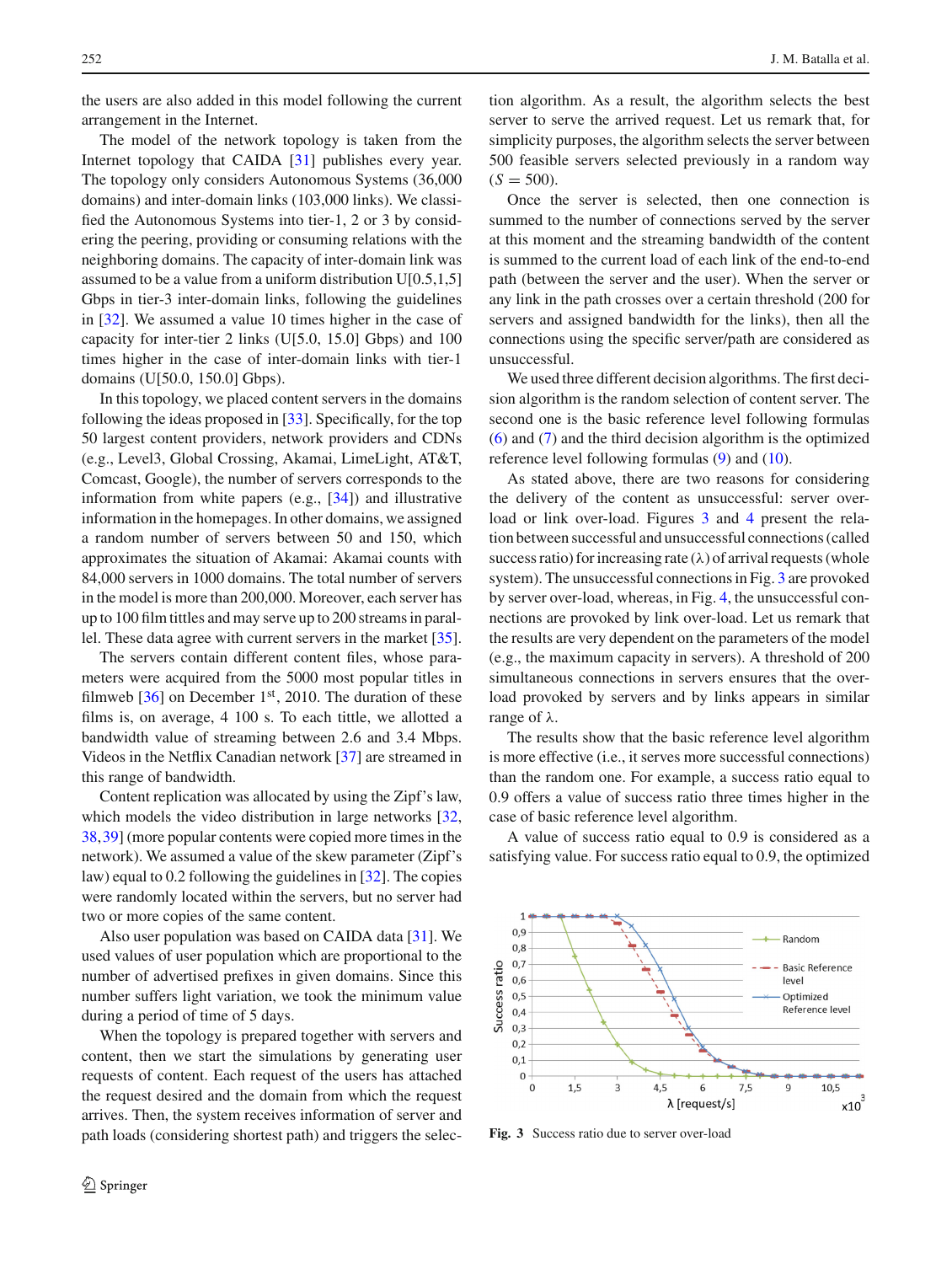

<span id="page-6-1"></span>**Fig. 4** Success ratio due to link over-load

reference level algorithm has a success ratio equal to 4 100 requests/s (see Fig. [4\)](#page-6-1), which is almost 800 request/s more than in the case of basic reference level algorithm.

The comparison of the three decision algorithms shows that the gain of the reference level algorithms (both) over the random algorithm is definitively major than the gain of the optimized reference level algorithm over the basic reference level one. On the other hand, the cost of introducing a reference level algorithm is high since the system should acquire network awareness into the decision process. It means that a monitoring system should be developed in the server side and in the network. Whereas, the cost of introducing the optimized algorithm is negligible in comparison to the basic reference level one. In fact, the cost is only programming a new algorithm but the necessary information from the network and server sides is the same.

The last tests that we performed were destined to compare two optimized algorithms that base on the Reference level technique. The first one is the algorithm presented in [\[30\]](#page-7-27) and the second one is the algorithm presented in this paper. As we can see in the results presented in Fig. [5,](#page-6-2) the success ratio due to server overload of the presented algorithm is lightly higher than the algorithm presented in [\[30\]](#page-7-27), for all the values of  $\lambda$ . As pointed in the previous section, the reason we can find in the fact that the algorithm presented in [\[30\]](#page-7-27) selects



<span id="page-6-2"></span>**Fig. 5** Success ratio due to link over-load for two optimized Reference level algorithms

solutions near to the reference level with higher probability and, then, the system saturates lightly faster than the present algorithm. Because of this, the present algorithm achieves better success ratio.

In order to ensure that the results are trustworthy, we performed several times very long simulations. Each simulation counted  $10^{12}$  content requests. During the simulations, we checked the state of a number (100) of servers and links randomly selected. The goal of this was to understand whether the servers or links entered in any state loop as, e.g., permanent over-loaded state. The monitoring of the servers and links showed that all of them changed state (light or heavy load) many times without any remarkable pattern. This shows the trustworthiness of the results. At last, the stability of the results was checked by counting the success ratio in different moments of the simulations, i.e., when the simulations counted  $0.5 \times 10^{12}$ ,  $0.75 \times 10^{12}$  and  $1.0 \times 10^{12}$  content requests. In all the cases, the results were identical.

## <span id="page-6-0"></span>**6 Conclusions**

In this paper we discussed the multi-criteria decision problem applied to the selection of transmission parameters in Information Centric Networks. We presented the general problem and different approaches proposed in the literature. We argued that, for the case that concerns us, the Reference level techniques seem to be appropriate. The paper presents a new algorithm that optimizes the basic Reference level algorithm. The optimization bases on introducing into the system awareness about the state of the system after the selection. Concretely, the optimized algorithm takes the decision on the basis of preferred variables which are crucial for the future state of the system. Whereas, the basic reference level algorithm does not consider the future state of the system and takes the decisions for searching the best quality of the current content transmission, regardless of the future state of the system.

The optimized Reference level decision algorithm prefers the variables with higher variance, since the selection based on these variables may have significant impact on the system, while the variables with small variance does not induce to a big change in the system after the selection.

We performed simulations on an extended model of Information Centric Network in order to understand the gain of the proposed algorithms in comparison with currently used decision algorithms. The results showed that the optimized algorithm is slightly better than the basic algorithm. Even if the gain is not so high, we advise to use the optimized one since there is no supplementary cost of its use and in any situation the optimized algorithm behaves worse than the basic reference level algorithm.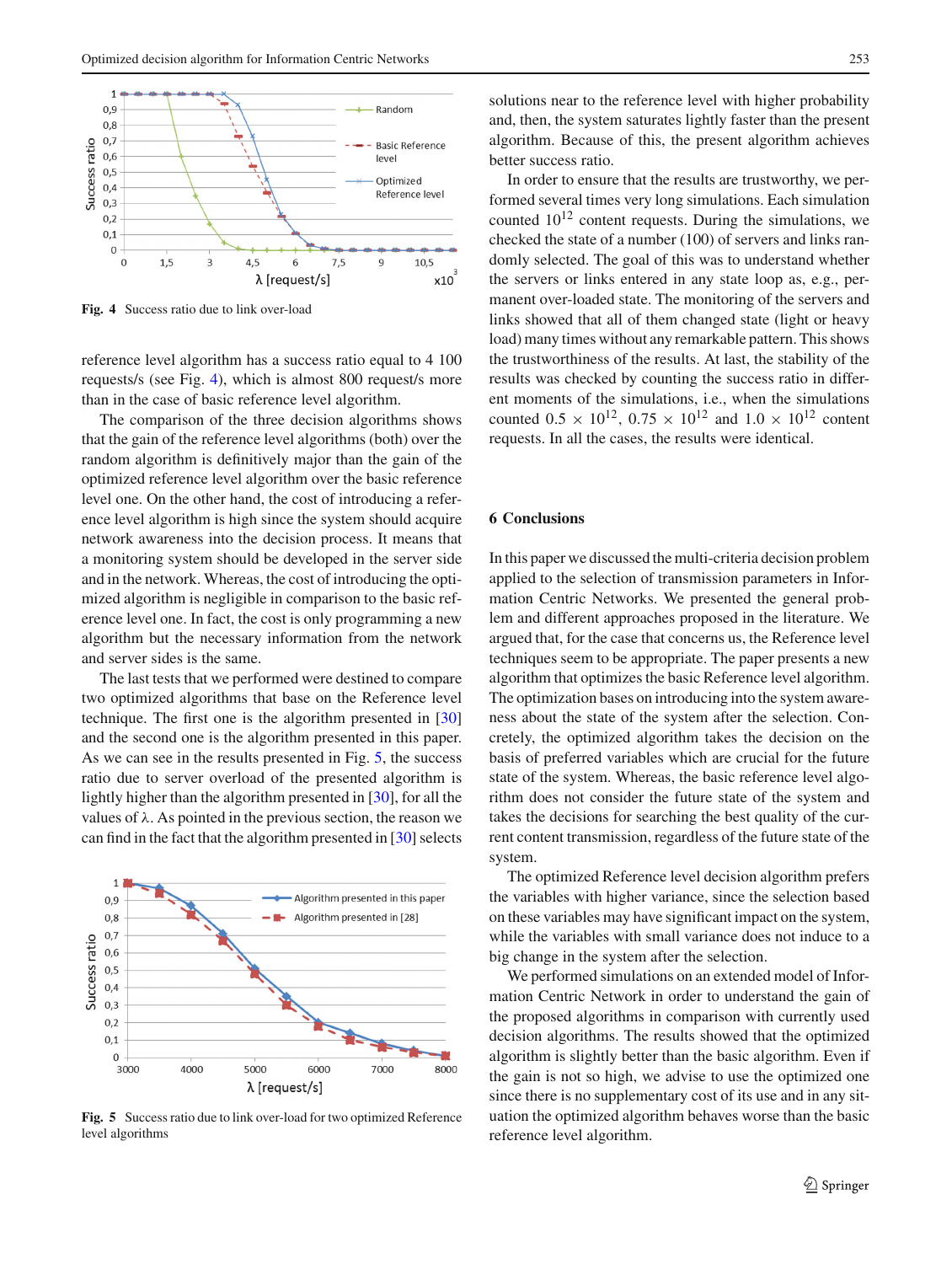The results show significant improvement of the algorithms based on Reference level techniques compared to random selection. This point proves the efficiency of the ICN architectures that introduce information of the state of the system into the decision process of the parameters of the transmission. The simulations presented in this paper were also directed to compare two similar optimized Reference level-based algorithms in the considered model. The results indicated similar behavior of the system for both the algorithms (light gain for the algorithm proposed in this paper). Further research in this area will be directed to understand the influence of the different parameters of the simulations (e.g., content distribution within the servers) into the final results.

**Acknowledgments** This work is supported by the European research project DISEDAN [\(http://wp2.tele.pw.edu.pl/disedan/\)](http://wp2.tele.pw.edu.pl/disedan/) under the CHIST-ERA framework program.

**Open Access** This article is distributed under the terms of the Creative Commons Attribution License which permits any use, distribution, and reproduction in any medium, provided the original author(s) and the source are credited.

## <span id="page-7-0"></span>**References**

- 1. de Meer, H., Hummel, K., & Basmadjian, R. (2012). Future Internet services and architectures: trends and visions. *Telecommunication Systems*, *51*(4), 219–220. doi[:10.1007/s11235-011-9430-7.](http://dx.doi.org/10.1007/s11235-011-9430-7)
- <span id="page-7-1"></span>2. EU 7th Framework Program Future Media Networks Cluster: <http://jefferson.ee.ucl.ac.uk/fmn-wiki/>
- <span id="page-7-2"></span>3. Koumaras, H., et al. (2011). *Media ecosystems: A novel approach for content-awareness in future networks*., The Future Internet, LNCS New York: Springer.
- <span id="page-7-10"></span>4. Garcia, G., et al. (2011). COMET: Content Mediator Architecture for Content-aware Networks. *Proc. of Future Network and Mobile Summit, Warsaw, Poland, June 2011*.
- <span id="page-7-11"></span>5. Fotiou, N., Trossen, D., & Polyzos, G. C. (2012). Illustrating a publish-subscribe Internet architecture. *Telecommunication Systems*, *51*(4), 233–245. doi[:10.1007/s11235-011-9432-5.](http://dx.doi.org/10.1007/s11235-011-9432-5)
- <span id="page-7-12"></span>6. Fotiou, N., Trossen, D., & Polyzos, G. C. (2013). Handling mobility in future publish-subscribe information-centric networks. *Telecommunication Systems*. doi[:10.1007/s11235-013-9699-9.](http://dx.doi.org/10.1007/s11235-013-9699-9)
- 7. Sanchez, Y., et al. (2011). Improved caching for HTTP-based Video on Demand using Scalable Video Coding. *Proceedings of IEEE CCNC, Las Vegas, NV, USA, January 2011*.
- 8. Sliwinski, J., et al. (2011). PL-LAB: Polish initiative to develop laboratory infrastructure for testing Future Internet solutions. *Proceedings of Joint ITG and Euro-NF Workshop Visions of Future Generation Networks, Würzburg, Germany*, pp. 41–43.
- <span id="page-7-13"></span>9. Ahlgren, B., et al. (2011). Content, connectivity, and cloud: Ingredients for the network of the future. *IEEE ComMag*, *49*(7), 62–70.
- <span id="page-7-3"></span>10. Zahariadis, T., et al. (2010). Content aware searching, caching and streaming, *Proceedings of ICTM (International Conference on Telecommunications and Multimedia), Crete, Greece, July 2010*, pp. 263–270.
- <span id="page-7-4"></span>11. Simoes, J., & Magedanz, T. (2011). Contextualized usercentric multimedia delivery system for next generation networks. *Telecommunication Systems*, *48*(3–4), 301–316. doi[:10.](http://dx.doi.org/10.1007/s11235-010-9345-8) [1007/s11235-010-9345-8.](http://dx.doi.org/10.1007/s11235-010-9345-8)
- <span id="page-7-5"></span>12. Jung, J., Chang, Y., & Yu, Z. (2013). Advances on intelligent network management. *Telecommunication Systems*, *52*(2), 633–634. doi[:10.1007/s11235-011-9507-3.](http://dx.doi.org/10.1007/s11235-011-9507-3)
- <span id="page-7-6"></span>13. Garcia, A., Rodriguez, L., & Hackbarth, K. (2012). Cost models for QoS-differentiated interconnecting and wholesale access services in future generation networks. *Telecommunication Systems*, *51*(4), 221–231. doi[:10.1007/s11235-011-9431-6.](http://dx.doi.org/10.1007/s11235-011-9431-6)
- <span id="page-7-7"></span>14. Psannis, K., & Ishibashi, Y. (2009). Efficient error resilient algorithm for H.264/AVC: Mobility management in wireless video streaming. *Telecommunication Systems*, *41*(2), 65–76.
- <span id="page-7-8"></span>15. Ratnasamy, S., et al. (2002). Topologically-aware overlay construction and server selection. *Proceedings of IEEE INFOCOM, Twenty-First Annual Joint Conference of the IEEE Computer and Communications Societies*, pp. 1190–1199.
- <span id="page-7-9"></span>16. Magharei, N., & Rejaie, R. (2009). Prime: Peer-to-peer receiverdriven mesh-based streaming. *IEEE/ACM Transactions on Networking*.
- <span id="page-7-14"></span>17. Koponen, T., et al. (2007). A Data-oriented (and Beyond) Network Architecture. *Proceedings of ACM SIGCOMM '07, Kyoto, Japan, August 2007*.
- <span id="page-7-15"></span>18. Mongay Batalla, J., & Krawiec, P. (2013). Conception of ID layer performance at the network level for internet of things. *Journal Personal and Ubiquitous Computing*. doi[:10.1007/](http://dx.doi.org/10.1007/s00779-013-0664-0) [s00779-013-0664-0.](http://dx.doi.org/10.1007/s00779-013-0664-0)
- <span id="page-7-16"></span>19. Dykes, S. G., Robbins, K. A., & Jeffery, C. L. (2000). An Empirical Evaluation of Client-side Server Selection Algorithms. *Proceedings of IEEE INFOCOM '00, Tel-Aviv, Israel, March 2000*.
- <span id="page-7-17"></span>20. Zegura, E., Ammar, M. H., Fei, Z., & Bhattacharjee, S. (2000). Application-layer anycasting: A server selection architecture and use in a replicated web service. *IEEE/ACM Transactions on Networking*, *8*(4), 455–466.
- <span id="page-7-18"></span>21. Lenders, V., May, M., & Plattner, B. (2008). Density-based anycast: A robust routing strategy for wireless ad hoc networks. *IEEE/ACM Transactions on Networking*, *16*(4), 852–863.
- <span id="page-7-19"></span>22. Wierzbicki, A. P., Makowski, M., & Wessels, J. (2000). *Modelbased decision support methodology with environmental applications*. Dordrecht, NL: Kluwer Academic Publishers. ISBN 0-7923- 6327-2.
- <span id="page-7-20"></span>23. Wierzbicki, A. (1980). *The use of reference objectives in multiobjective optimization, lecture notes in economics and mathematical systems* (Vol. 177, pp. 468–486). New York: Springer.
- <span id="page-7-21"></span>24. Marler, R. T., & Arora, J. S. (2004). Survey of multi-objective optimization methods for engineering. *Structural Multidisciplinary Optimization*, *26, 369–395*.
- <span id="page-7-22"></span>25. Pradyumn, K. S. (2007). On gradient based local search methods in unconstrained evolutionary multi-objective optimization. *Proceedings of ICEMCO (International Conference on Evolutionary Multi-criterion Optimization), Matsushima, Japan, March 2007*.
- <span id="page-7-23"></span>26. Ehrgott, M. (2005). *Multicriteria Optimization*. New York: Springer. ISBN 3540213988.
- <span id="page-7-24"></span>27. Hoffert, J., Gokhale, A., & Schmidt, D. C. (2011). Timely autonomic adaptation of publish/subscribe middleware in dynamic environments. *International Journal of Adaptive, Resilient and Autonomic Systems*, *2*(4), 1–24.
- <span id="page-7-25"></span>28. Beben, A., et al. (2013). Multi-criteria decision algorithms for efficient content delivery in content networks. *Annals of Telecommunications*, *68*(3), 153–165.
- <span id="page-7-26"></span>29. Kreglewski, T., Granat, J., & Wierzbicki, A. (1991). *A dynamic interactive decision analysis and support system for multicriteria analysis of nonlinear models, CP-91-010*. Laxenburg, Austria: IIASA.
- <span id="page-7-27"></span>30. Mongay Batalla, J., Beben, A., & Chen, Y. (2012). Optimization of decision process in network and server-aware algorithms, *Proceedings of IEEE Networks, Rome, October 2012*, ISBN: 978-1- 4673-1391-9/12.